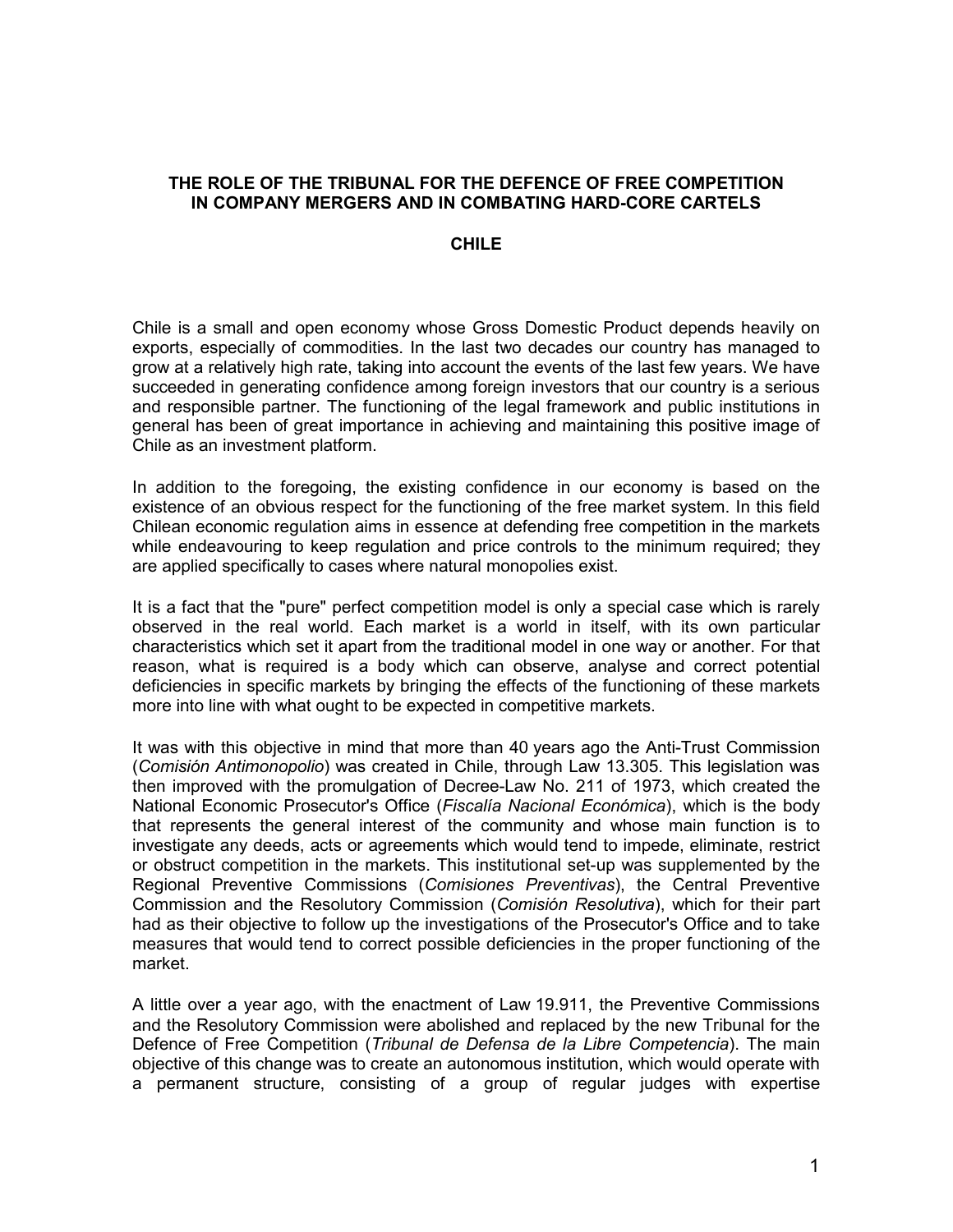commensurate with their responsibilities and subject to the rules governing conflicts of interest, thereby ensuring their independence, and alternate judges to take the place of the regular judges in the event any of the latter being absent or non-competent, and which would also have full-time professional and administrative staff to support them.

The current revised text of Decree-Law No. 211 sets the Prosecutor's Office and the Tribunal a clear objective: "To promote and defend free competition in the markets"<sup>1</sup>. That is to say, the main purpose of the anti-trust system in Chile is to promote and protect the competitive process in the interests of economic efficiency and the well-being of consumers.

The law does not define free competition but it does mention a series of circumstances which provides the Tribunal with a yardstick against which to consider deeds, acts or agreements which might impede, restrict or obstruct free competition.

For instance, Article 3 of D.L. 211 itemises a number of types of conduct which will be deemed deeds, acts or agreements that impede or restrict free competition in a list which is far from exhaustive. It is the responsibility of the Tribunal itself to define in what circumstances there exists a real or potential infringement of free competition. For that reason, the work of the Tribunal in this initial period of operation is considered very important, since now is when the community in general is being informed of the broad outlines of what is meant by free competition in this country and what specific types of conduct are considered to run counter to it.

Under the reforms implemented by Law No. 19.911 the Tribunal cannot act on its own initiative, that is, it can only act in response to instructions from the National Economic Prosecutor's Office or at the request of any private individual. Secondly, the fines structure was amended and prison sentences were abolished. It should, however, be emphasised that prison sentences had never been imposed while the previous law was in force. On the other hand, the maximum fines applicable were increased from a value of 10,000 UTM<sup>2</sup> (an amount equivalent to approx. US\$ 516,000 /  $\in$  423,000) to a maximum of 240,000 UTM (equivalent to approx. US\$ 12,400,000 /  $\epsilon$  10,150,000). This measure in particular was resisted by some sectors.

It should also be noted that the National Economic Prosecutor's Office has full powers to investigate private individuals regarding possible acts that infringe free competition; these powers include being able to call on the assistance of the police. In the event of a lack of cooperation from the private individuals being investigated, the Prosecutor is authorised to seek a warrant to arrest the person in question from a criminal court judge.

The Tribunal believes that the changes just described are positive; being able to impose bigger fines is a faithful reflection of the importance attached to penalising acts which infringe free competition, such as, for example, hard-core cartels.

1

<sup>1</sup> Article 1, Decree-Law No. 211 of 1973

<sup>&</sup>lt;sup>2</sup> Translator's Note: Unidad Tributaria Mensual : Monthly Tax Unit - an inflation-indexed unit of account used for tax purposes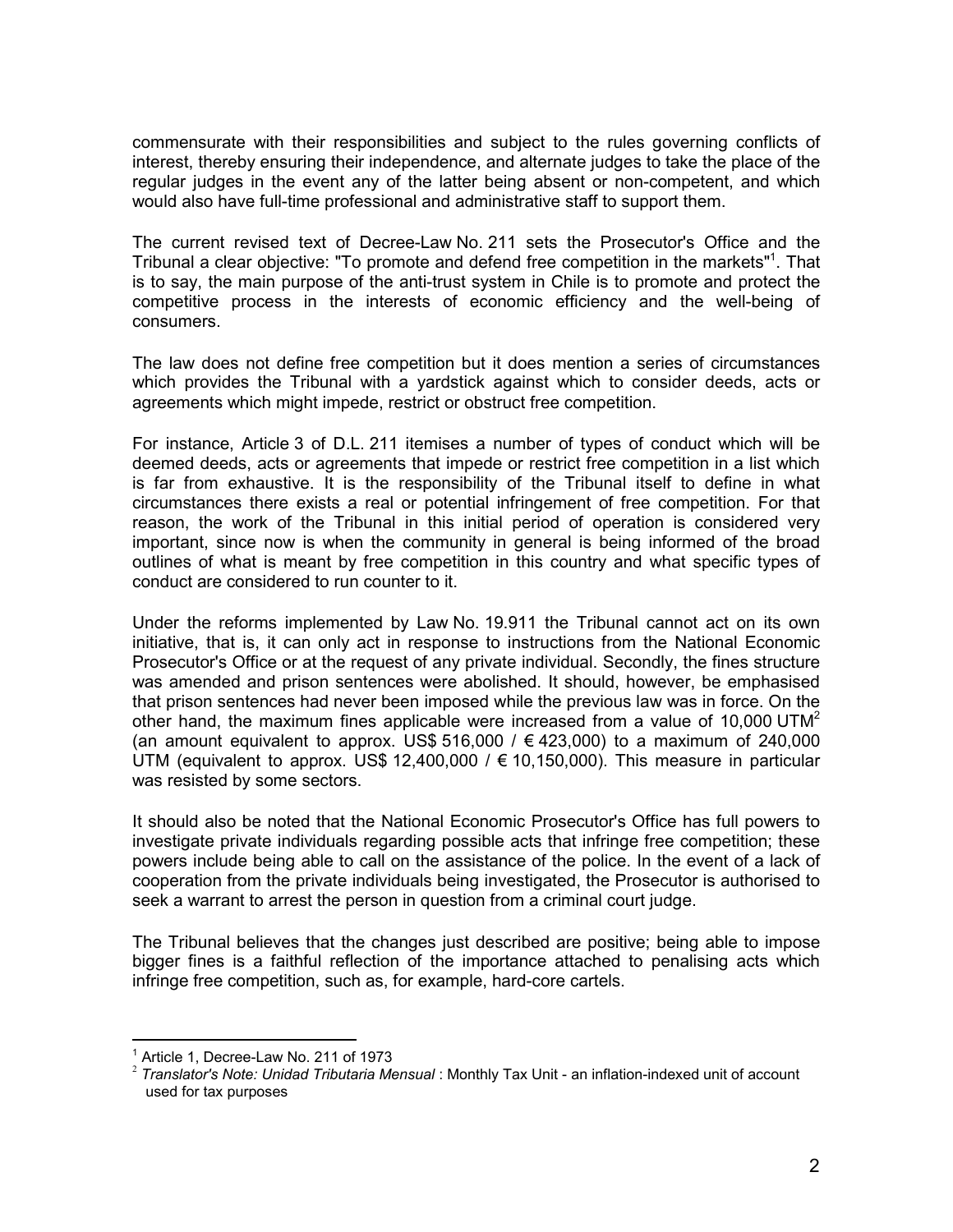Even so, the new changes have created greater certainty that acts of collusion are unlawful, which is an advance on the previous legislation. Even though acts of collusion were prosecuted previously, the fact that these acts are considered unlawful was not enshrined so explicitly in the law. On the other hand, it can now be seen that Article 3, letter a), of Decree-Law No. 211 confirms that what shall be deemed to be deeds, acts or agreements that impede, restrict or obstruct free competition are *"explicit or tacit agreements between economic agents or practices agreed between them that are intended to fix sale or purchase prices, limit production or assign to them market areas or quotas, which constitutes an abuse of the power that said agreements or practices confer on them"*.

As far as company mergers are concerned, it must be pointed out that Chilean legislation requires neither prior authorisation nor notification of mergers. Nevertheless, in this, its first year of operation, the Tribunal for the Defence of Free Competition has had to express an opinion on two major telecommunications mergers that were referred to it. This occurred, presumably, because the interested parties preferred to consult the Tribunal about the legitimacy of the transaction with regard to its effects on competition before exposing themselves to the risk that the Prosecutor's Office or any private individual who might be affected by it might initiate legal proceedings. The consultation procedure is quicker and provides the guarantees of a due process by enabling possible interested parties to make their views known.

Where the consultation procedure is used, the parties must abide by the Tribunal's decision. On the other hand, as already indicated, either the National Economic Prosecutor's Office or any third party may start proceedings against the parties involved in any act which in their opinion infringes free competition. This includes company merger processes.

In order to assess whether a merger should be approved, refused or approved subject to conditions, in practice the Tribunal weighs up the information available in accordance with the rules of healthy criticism by inviting all the interested parties to present whatever evidence they deem to be material.

There are no pre-set recipes or guides for determining that a particular merger should be approved or refused, which will depend on the pre and post-merger scenario in each market analysed. Nevertheless, the Tribunal has endeavoured to lay down criteria regarding the method of analysing a merger process, shaping them on the rulings that have been handed down up to now.

In fact, two rulings of great importance have been handed down in respect of mergers, which relate to:

- 1) The VTR–Metrópolis merger; this case involved the amalgamation of the two largest cable television companies in the country;
- 2) The Telefónica Móvil–Bellsouth merger, which involved the amalgamation of the second and fourth largest mobile telephony companies in the country, a market which at the time consisted of four operators.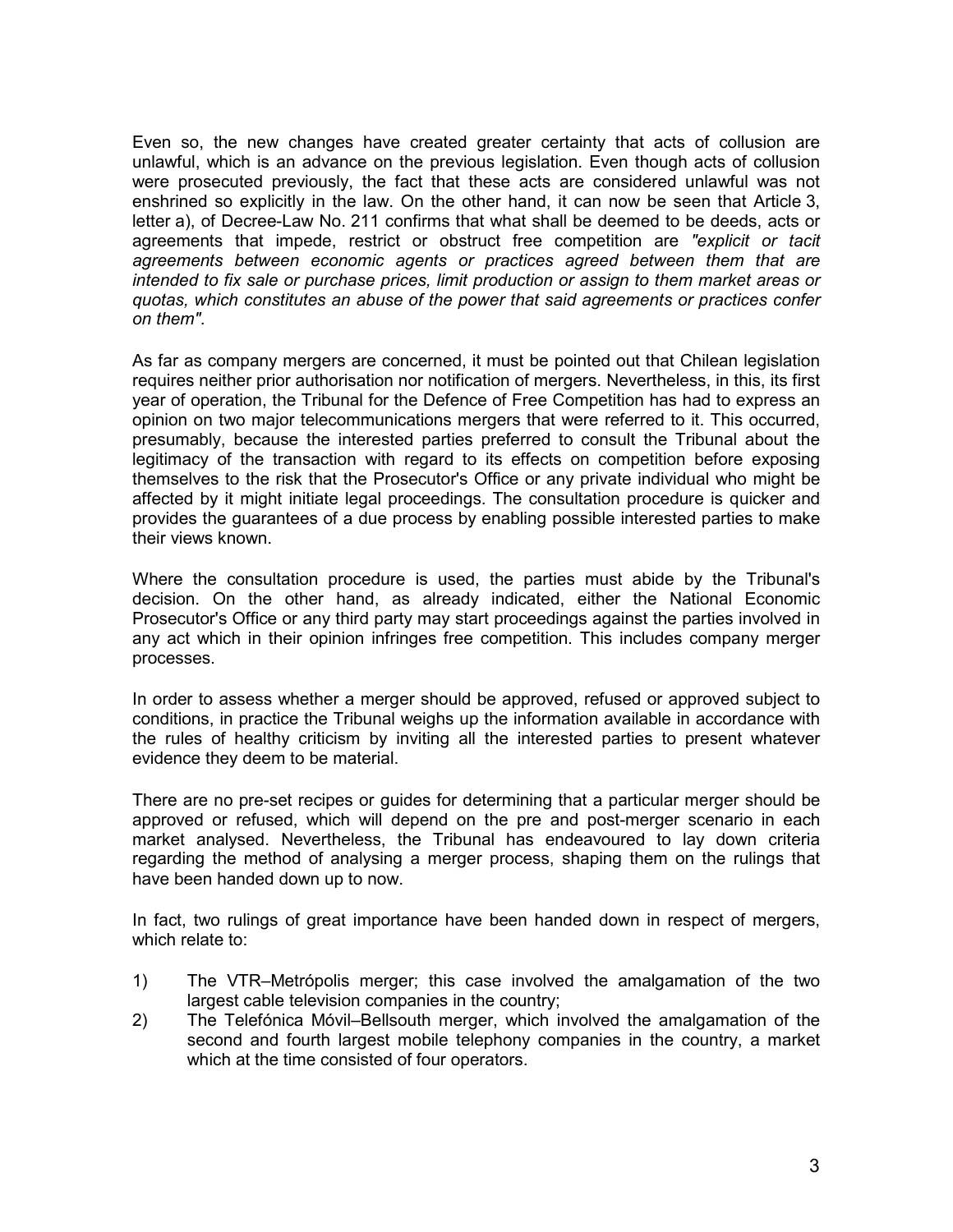With regard to the first merger, it should be emphasised that what was approved, subject to conditions, was the creation of a company which accounts for virtually 100% of the cable television market. This merger was approved because the Tribunal considered that the benefits that the greater competition in the broadband Internet and fixed-line telephony markets would bring outweighed the costs of the potential abuse of a dominant position that a company enjoying a virtual monopoly might create. On the other hand, it was considered that these costs could be effectively limited by imposing restrictions on the merger when it was approved. Without exception, these restrictions tend to limit and/or control the market power that the merged company is gaining in the cable television market. And so, given that in the Tribunal's opinion there were great benefits and that the costs arising from the monopoly could be limited by imposing conditions, the merger was approved, even though eight conditions that the new company had to meet were set.

Some examples of the conditions imposed on the merged company are described below. Firstly, it was prohibited from participating, either directly or indirectly, in the ownership of satellite or microwave television operating companies in Chile. The objective of this condition is to facilitate eventual competition in the pay-to-view television market. It was also prohibited from participating in the ownership of those companies designated as dominant in the fixed-line telephony market, so as to prevent a company from concentrating market power in two of the three markets in which it offers services. Also prohibited were bundled sales of the services offered, which can be offered as a package only if they are also offered separately; this restriction seeks to avoid cross-subsidies between regulated (telephony) and non-regulated services. In addition, acceptance was also given to the merged company's proposal with regard to not increasing prices or reducing pay-to-view programme quality for a period of three years from the coming into effect of the merger.

In any event, if it becomes evident that the merged company is failing to comply with the conditions laid down or shows any signs of conduct that infringes free competition, the Tribunal may follow up any instructions, referral, request or complaint from any private individual or the National Economic Prosecutor's Office. Furthermore, the Prosecutor's Office has been specially entrusted with the task of monitoring compliance with such conditions.

In the case of the second merger, when it was approved the number of mobile telephony operators in Chile fell from four to the three. As in the previous case, both the costs and the benefits of this merger were assessed, as were potential technological developments in the market in question. On the basis of all this evidence, the Tribunal for the Defence of Free Competition concluded that the efficiency gains and cost savings that would be achieved by the merger outweighed the costs of the potential abuse of a dominant position. Once again, as in the case of the VTR–Metrópolis merger, the merger was approved by the Tribunal subject to certain conditions which seek to minimise the risks of abuse of a dominant position by the merged company. For example, the merged company is required to transfer part of the spectrum for which it was granted a licence in a particular frequency band, since following the merger the company would come to control 100% of that band of the spectrum, which would prevent competing companies from exploiting possible technological advances applicable to this frequency band, and, secondly, it would have the cost asymmetry that would benefit an already dominant company with much